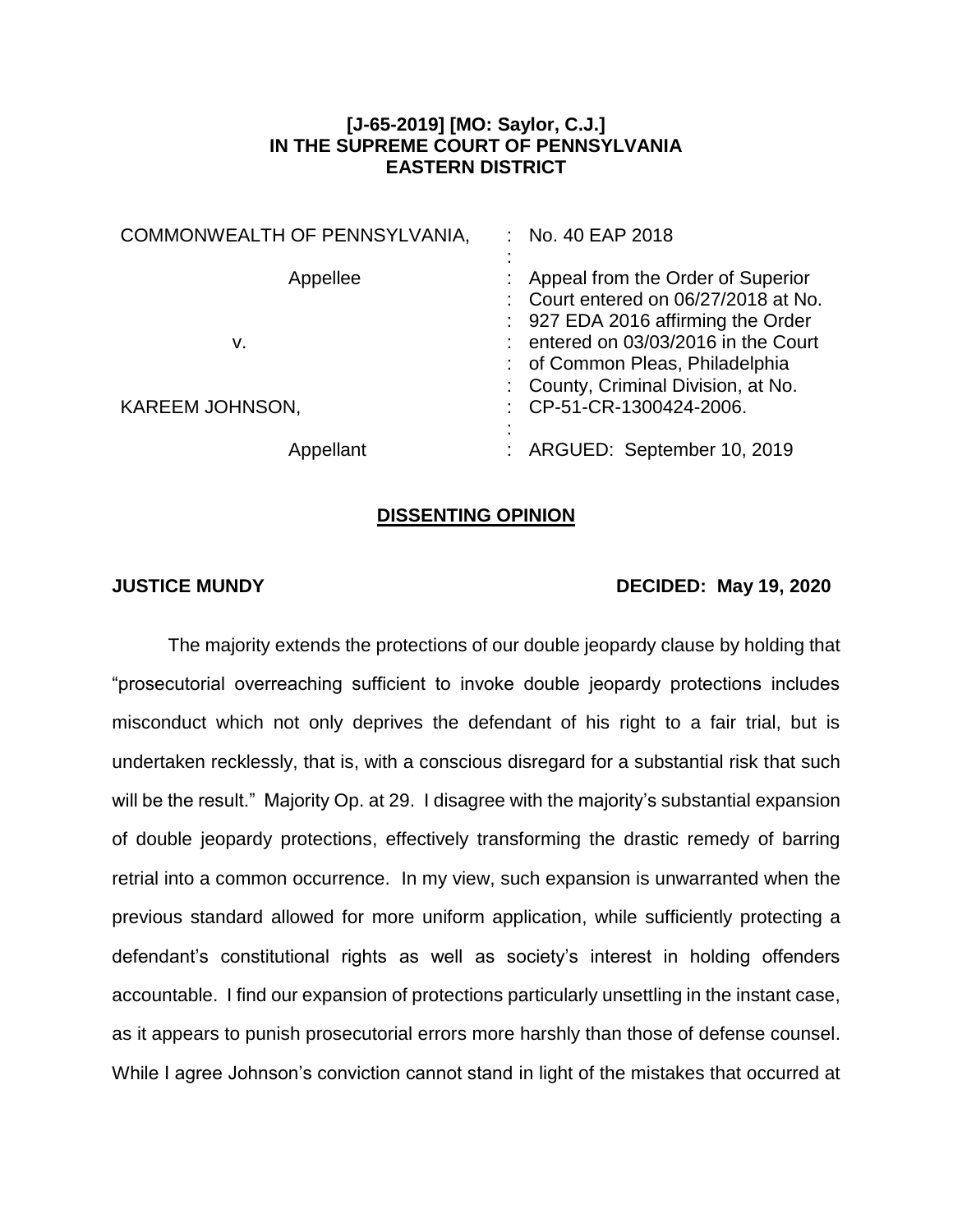trial, I would not find double jeopardy protections implicated, making the appropriate remedy retrial. Accordingly, I respectfully dissent.

In *Oregon v. Kennedy*, 456 U.S. 667, 679 (1982), the United States Supreme Court held that the double jeopardy clause of the federal constitution bars retrial in cases where the prosecutor's conduct "was intended to provoke the defendant into moving for a mistrial." Pennsylvania initially adopted this test in *Commonwealth v. Simons*, 522 A.2d 537, 540 (Pa. 1987), finding our state constitution's double jeopardy provision coextensive with the federal provision, only to later determine that our provision afforded broader double jeopardy protection than its federal counterpart. In *Commonwealth v. Smith*, 615 A.2d 321, 325 (Pa. 1992), this Court held that our state constitution bars retrial on double jeopardy grounds "not only when prosecutorial misconduct is intended to provoke the defendant into moving for a mistrial, but also when the conduct of the prosecutor is intentionally undertaken to prejudice the defendant to the point of the denial of a fair trial." We later clarified that the *Smith* standard also included intentional prosecutorial misconduct "designed to harass the defendant through successive prosecutions or otherwise deprive him of his constitutional rights." *Commonwealth v. Martorano*, 741 A.2d 1221, 1223 (Pa. 1999). 1 Despite the *Smith-Martorano* standard being broader than the *Kennedy* standard, both tests required findings of intentional prosecutorial misconduct.

The majority extends the already expansive *Smith-Martorano* standard even further by finding that reckless prosecutorial conduct is sufficient to bar retrial. Majority Op. at 29. While the double jeopardy clause "affords a criminal defendant a 'valued right

 $\overline{a}$ 

<sup>1</sup> As the majority recognizes, this Court's decision in *Smith* marked a "return[] to the 'overreaching' litmus that the United States Supreme Court had used prior to *Kennedy*." Majority Op. at 21 (citing *Smith*, 615 A.2d at 324 (quoting *Commonwealth v. Starks*, 416 A.2d 498, 500 (Pa. 1980)).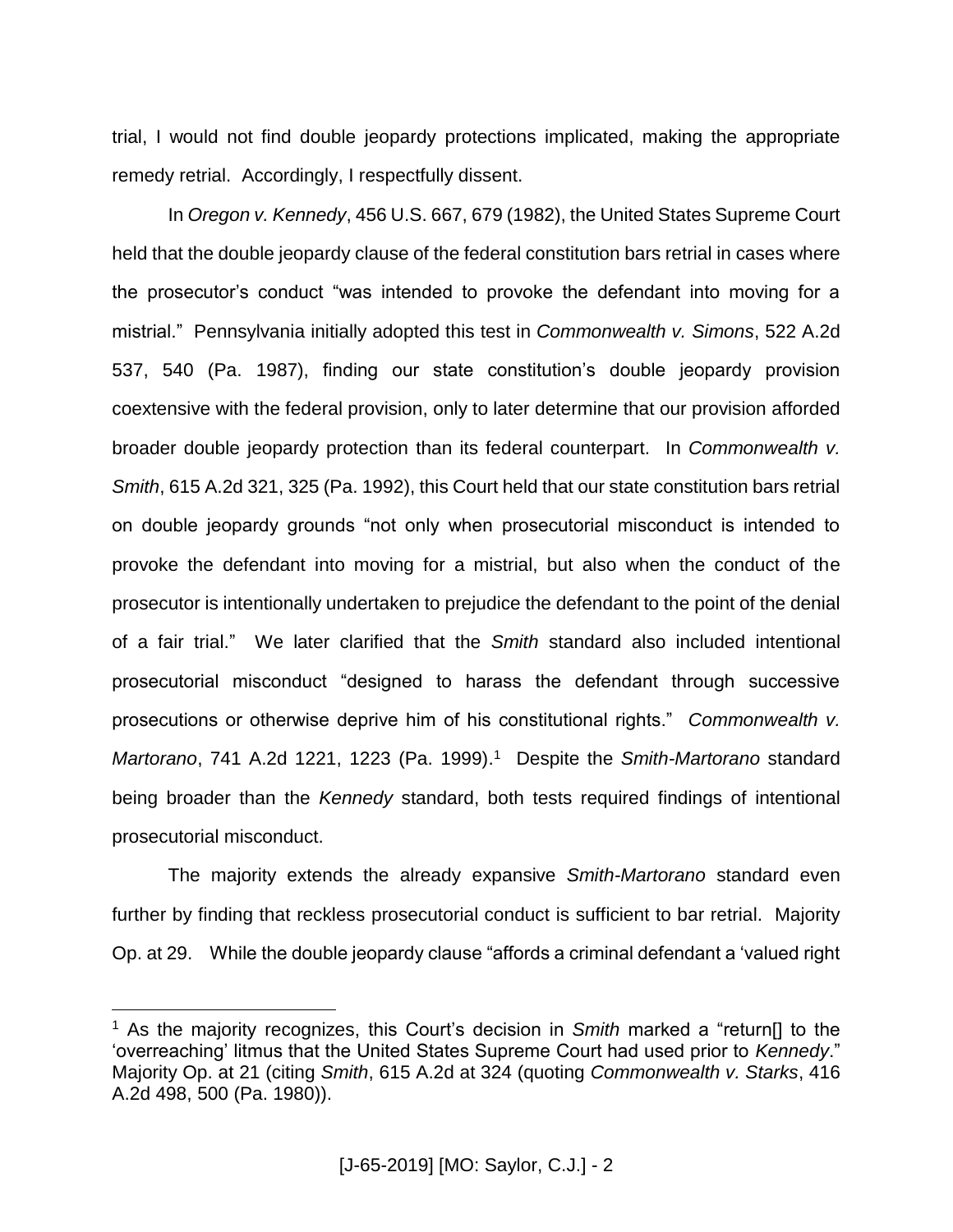to have his trial completed by a particular tribunal[,]'" it "does not offer a guarantee to the defendant that the State will vindicate its societal interest in the enforcement of the criminal laws in one proceeding." *Kennedy*, 456 U.S. at 672 (additional citations omitted). Accordingly, defendants who successfully appeal their convictions ordinarily receive new trials. *See e.g.*, *United States v. Tateo*, 377 U.S. 463, 465-66 (1964) ("It would be a high price indeed for society to pay were every accused granted immunity from punishment because of any defect sufficient to constitute reversible error in the proceedings leading to conviction.").

Considering "the compelling societal interest in prosecuting criminal defendants to conclusion," this Court views dismissal of charges as an extreme remedy reserved for the most "blatant" prosecutorial misconduct. *Commonwealth v. Shaffer*, 712 A.2d 749, 752 (Pa. 1998). In my view, the most blatant prosecutorial misconduct should require some finding of bad faith intentional misconduct, as opposed to the recklessness standard adopted today. Indeed, this Court has explained:

Dismissal of criminal charges punishes not only the prosecutor . . . but also the public at large, since the public has a reasonable expectation that those who have been charged with crimes will be fairly prosecuted to the full extent of the law. Thus, the sanction of dismissal of criminal charges should be utilized only in the most blatant cases. Given the public policy goal of protecting the public from criminal conduct, a trial court should consider dismissal of charges where the actions of the Commonwealth are egregious and where demonstrable prejudice will be suffered by the defendant if the charges are not dismissed.

*Id.* at 752 (citing *Commonwealth v. McElligott*, 432 A.2d 587, 589 (Pa. 1981) ("The remedy of discharge without a fair and complete fact-finding procedure is extreme and will not be invoked absent bad faith prosecutorial misconduct.") (additional citations omitted)).

Moreover, the majority's standard is likely to invite more confusion than clarity.

Although a handful of states have parted ways with the holding in *Kennedy* in favor of a

broader approach, many more states have remained loyal to the *Kennedy* standard due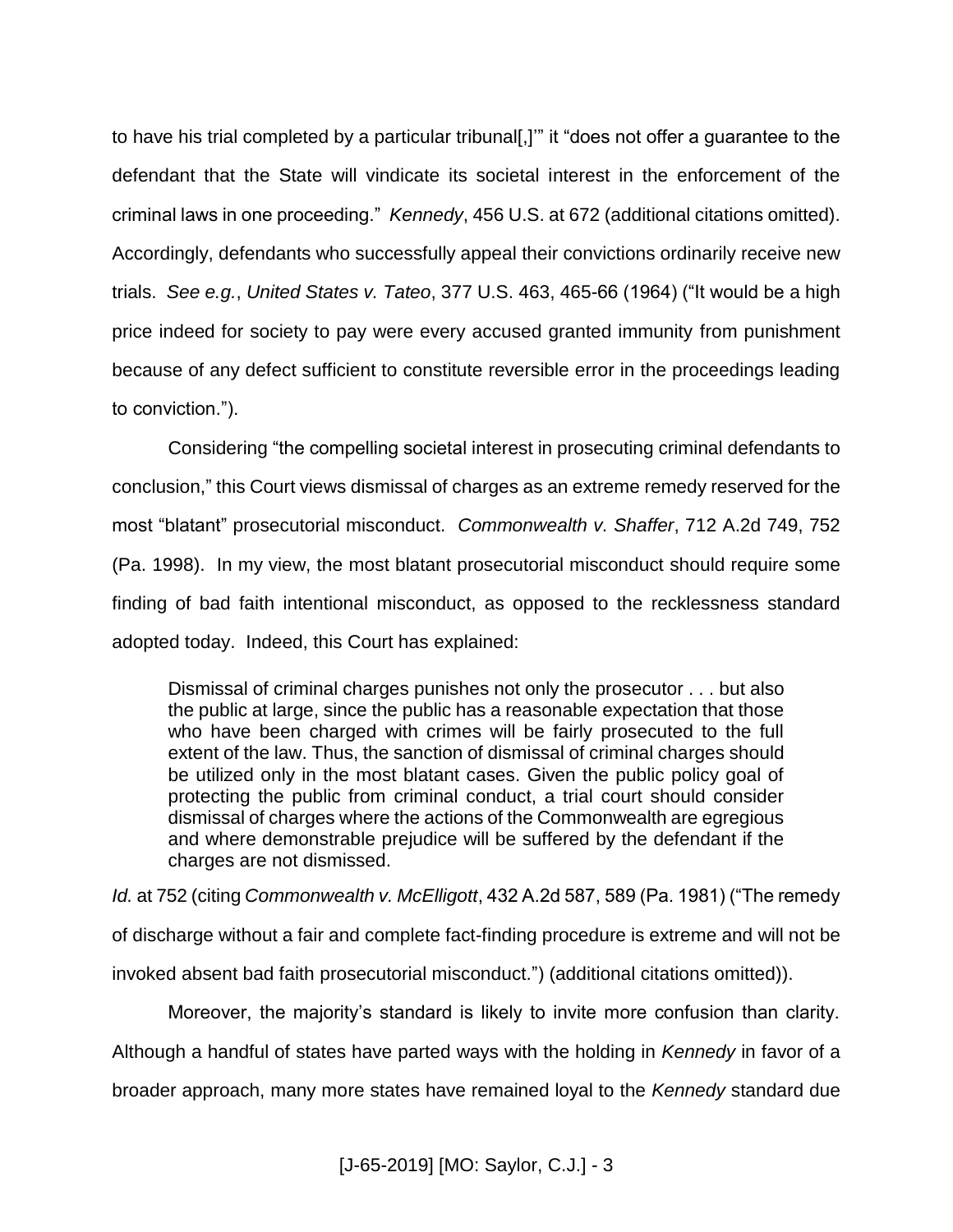to its clear boundaries and proper balancing of interests. 2 Some states have also highlighted the dangers associated with standards that bar retrial for less culpable instances of prosecutorial misconduct. For example, Texas initially adopted a double jeopardy standard under its state constitution similar to that announced today, only to return to the *Kennedy* standard when that standard proved unworkable in practice. *See Bauder v. State*, 921 S.W.2d 696, 699 (Tex. Ct. Crim. App. 1996) (holding retrial barred by double jeopardy "not only when the objectionable conduct of the prosecutor was intended to induce a motion for mistrial, but also when the prosecutor was aware but consciously disregarded the risk that an objectionable event for which he was responsible would require a mistrial at the defendant's request"), *overruled by Ex Parte Lewis*, 219 S.W.3d 335, 337 (Tex. Ct. Crim. App. 2007) (overruling *Bauder* and adopting *Kennedy* standard). Moreover, while California ultimately adopted a standard broader than that in *Kennedy*, it cautioned that some states' expansive tests, including Pennsylvania's *Smith-Martorano* test, "blur" the line between prejudicial prosecutorial misconduct violating the due process right to a fair trial warranting mistrial or reversal, and the "exceptional form of prosecutorial misconduct" warranting reversal and barring retrial. *People v. Batts*, 68 P.3d 357, 377 (Cal. 2003). Considering Pennsylvania already afforded broader protections than *Kennedy*, I see no basis to expand our standard even further.

Here, the majority's expansion of double jeopardy protections also sends a message that unintentional prosecutorial errors warrant harsher treatment than comparable errors by defense counsel. There is no question that Johnson's conviction

 $\overline{a}$ 

<sup>2</sup> *See e.g.*, *State v. Bell*, 322 N.W.2d 93, 94 (Iowa 1982); *Stamps v. Commonwealth*, 648 S.W.2d 868, 869 (Ky. 1983); *State v. Chapman*, 496 A.2d 297, 300 (Me. 1985); *State v. Duhamel*, 512 A.2d 420, 422 (N.H. 1986); *State v. Diaz*, 521 A.2d 129, 133 (R.I. 1987); *State v. White*, 369 S.E.2d 813, 815 (N.C. 1988); *Harris v. People*, 888 P.2d 259, 266 n.4 (Colo. 1995); *State v. Williams*, 988 P.2d 722, 727 (Kan. 1999); *State v. Michael*, 875 A.2d 510, 534-35 (Conn. 2005); *Ex Parte Lewis*, 219 S.W.3d 335, 337 (Tex. Ct. Crim. App. 2007).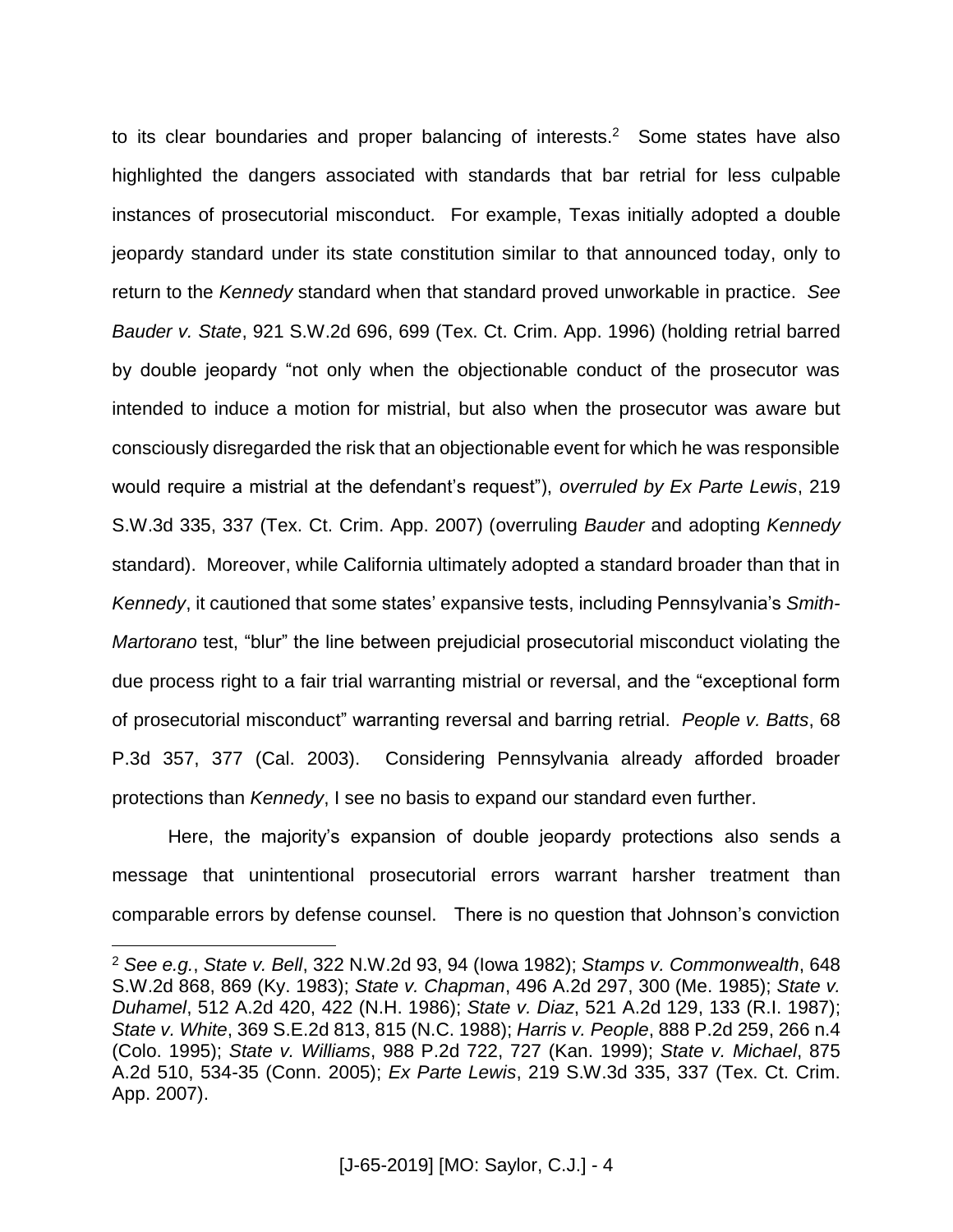warranted reversal. Instantly, Johnson's post-conviction counsel obtained a forensic report indicating that two baseball caps with separate property receipt numbers had been collected and processed as evidence in connection with the case. The red baseball cap contained Johnson's DNA, while the black baseball cap contained the victim's DNA. At trial, however, both the prosecutor and defense counsel proceeded under the false assumption that a single red baseball cap containing both Johnson and the victim's DNA existed. Upon learning of this mistake, the Commonwealth agreed to a new trial. Johnson then filed a supplemental discovery motion, prompting a lengthy hearing during which the PCRA court permitted post-conviction counsel to develop evidence supporting a motion to bar retrial on double jeopardy grounds under the state constitution. Several trial witnesses, as well as the prosecuting attorney, were called to testify at the hearing. At the close of testimony, the court concluded that although the prosecutor committed a "gross series of unimaginable mistakes," those mistakes did not rise to the level of "bad faith intentional conduct that would permit a judge to bar further prosecution[.]" N.T., 3/3/16, at 40-41. In reaching this conclusion, the court admonished not only the prosecutor's carelessness, but also that of defense counsel, explaining: "It's absolutely intolerable from the point of view of the Commonwealth's work on the case. It's absolutely intolerable from the point of view of the defense representation in this case." *Id.* at 36.

In light of these facts, the appropriate remedy is retrial. The prejudice suffered by Johnson is equally attributable to the ineffective assistance of defense counsel, who likewise failed to appreciate the existence of two baseball caps, despite having access to the same discovery as the Commonwealth. Had Johnson proceeded under a theory of ineffective assistance of counsel, the only means of relief would have been a new trial. Instead, post-conviction counsel strategically proceeded under a theory of prosecutorial misconduct in hopes of obtaining the extraordinary remedy of barring retrial. The